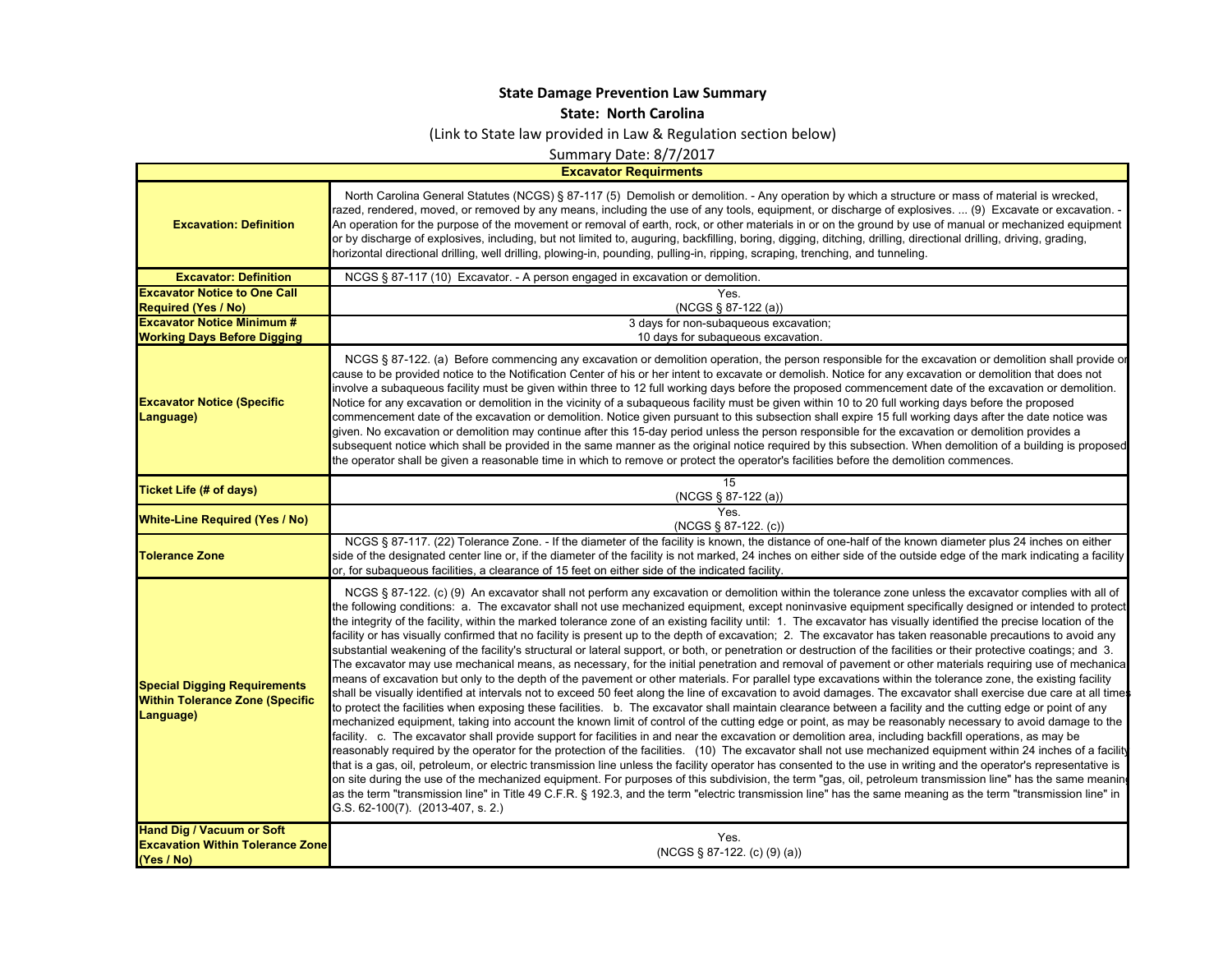| <b>Preserve / Maintain Marks</b><br><b>Required (Yes / No)</b>                                                | Yes.<br>(NCGS § 87-122. (c) (7))                                                                                                                                                                                                                                                                                                                                                                                                                                                                                                                                                                                                                                                                                                                                                                                                                                                                                                                                                                                                                                                                                                                                                                                                                                                                                                                                                                                                                                                                                                                                                                                                                                                                                                                                                                                                                                                                                                                                                                                                                                                                                                                                                                                                                                                                                                                                                                                                                                                                                                                                                                                                                                                                                                                                                                                                                                                                                                                                                                                                                                               |
|---------------------------------------------------------------------------------------------------------------|--------------------------------------------------------------------------------------------------------------------------------------------------------------------------------------------------------------------------------------------------------------------------------------------------------------------------------------------------------------------------------------------------------------------------------------------------------------------------------------------------------------------------------------------------------------------------------------------------------------------------------------------------------------------------------------------------------------------------------------------------------------------------------------------------------------------------------------------------------------------------------------------------------------------------------------------------------------------------------------------------------------------------------------------------------------------------------------------------------------------------------------------------------------------------------------------------------------------------------------------------------------------------------------------------------------------------------------------------------------------------------------------------------------------------------------------------------------------------------------------------------------------------------------------------------------------------------------------------------------------------------------------------------------------------------------------------------------------------------------------------------------------------------------------------------------------------------------------------------------------------------------------------------------------------------------------------------------------------------------------------------------------------------------------------------------------------------------------------------------------------------------------------------------------------------------------------------------------------------------------------------------------------------------------------------------------------------------------------------------------------------------------------------------------------------------------------------------------------------------------------------------------------------------------------------------------------------------------------------------------------------------------------------------------------------------------------------------------------------------------------------------------------------------------------------------------------------------------------------------------------------------------------------------------------------------------------------------------------------------------------------------------------------------------------------------------------------|
| <b>Call Again If No Response from</b><br><b>Operator Or Signs Of Unmarked</b><br><b>Facilities (Yes / No)</b> | Yes.<br>$(NCGS \S 87-122. (c) (6))$                                                                                                                                                                                                                                                                                                                                                                                                                                                                                                                                                                                                                                                                                                                                                                                                                                                                                                                                                                                                                                                                                                                                                                                                                                                                                                                                                                                                                                                                                                                                                                                                                                                                                                                                                                                                                                                                                                                                                                                                                                                                                                                                                                                                                                                                                                                                                                                                                                                                                                                                                                                                                                                                                                                                                                                                                                                                                                                                                                                                                                            |
| <b>Notify One-Call if Marks Moved or</b><br>No Longer Visible (Yes / No)                                      | Yes.<br>(NCGS § 87-122. (c) (7))                                                                                                                                                                                                                                                                                                                                                                                                                                                                                                                                                                                                                                                                                                                                                                                                                                                                                                                                                                                                                                                                                                                                                                                                                                                                                                                                                                                                                                                                                                                                                                                                                                                                                                                                                                                                                                                                                                                                                                                                                                                                                                                                                                                                                                                                                                                                                                                                                                                                                                                                                                                                                                                                                                                                                                                                                                                                                                                                                                                                                                               |
| <b>Special Language Regarding</b><br><b>Trenchless Technology (Yes / No)</b>                                  | No                                                                                                                                                                                                                                                                                                                                                                                                                                                                                                                                                                                                                                                                                                                                                                                                                                                                                                                                                                                                                                                                                                                                                                                                                                                                                                                                                                                                                                                                                                                                                                                                                                                                                                                                                                                                                                                                                                                                                                                                                                                                                                                                                                                                                                                                                                                                                                                                                                                                                                                                                                                                                                                                                                                                                                                                                                                                                                                                                                                                                                                                             |
| <b>Separate Locate Request</b><br><b>Required for Each Excavator (Yes)</b><br>/ No)                           | Yes.<br>$(NGS \S 87-122. (a))$                                                                                                                                                                                                                                                                                                                                                                                                                                                                                                                                                                                                                                                                                                                                                                                                                                                                                                                                                                                                                                                                                                                                                                                                                                                                                                                                                                                                                                                                                                                                                                                                                                                                                                                                                                                                                                                                                                                                                                                                                                                                                                                                                                                                                                                                                                                                                                                                                                                                                                                                                                                                                                                                                                                                                                                                                                                                                                                                                                                                                                                 |
| <b>Notify Operator of Damage (Yes /</b><br>No)                                                                | Yes.<br>$(NCGS \S 87-126. (a))$                                                                                                                                                                                                                                                                                                                                                                                                                                                                                                                                                                                                                                                                                                                                                                                                                                                                                                                                                                                                                                                                                                                                                                                                                                                                                                                                                                                                                                                                                                                                                                                                                                                                                                                                                                                                                                                                                                                                                                                                                                                                                                                                                                                                                                                                                                                                                                                                                                                                                                                                                                                                                                                                                                                                                                                                                                                                                                                                                                                                                                                |
| <b>Notify One Call Center of Damage</b><br>(Yes / No)                                                         | Yes.<br>(NCGS § 87-126. (a))                                                                                                                                                                                                                                                                                                                                                                                                                                                                                                                                                                                                                                                                                                                                                                                                                                                                                                                                                                                                                                                                                                                                                                                                                                                                                                                                                                                                                                                                                                                                                                                                                                                                                                                                                                                                                                                                                                                                                                                                                                                                                                                                                                                                                                                                                                                                                                                                                                                                                                                                                                                                                                                                                                                                                                                                                                                                                                                                                                                                                                                   |
| <b>Call 911 if Hazardous Materials</b><br><b>Released (Yes / No)</b>                                          | <b>Yes</b>                                                                                                                                                                                                                                                                                                                                                                                                                                                                                                                                                                                                                                                                                                                                                                                                                                                                                                                                                                                                                                                                                                                                                                                                                                                                                                                                                                                                                                                                                                                                                                                                                                                                                                                                                                                                                                                                                                                                                                                                                                                                                                                                                                                                                                                                                                                                                                                                                                                                                                                                                                                                                                                                                                                                                                                                                                                                                                                                                                                                                                                                     |
| <b>Notice Exemptions (Yes / No)</b>                                                                           | $(NCGS \S 87-126. (b))$<br>Yes                                                                                                                                                                                                                                                                                                                                                                                                                                                                                                                                                                                                                                                                                                                                                                                                                                                                                                                                                                                                                                                                                                                                                                                                                                                                                                                                                                                                                                                                                                                                                                                                                                                                                                                                                                                                                                                                                                                                                                                                                                                                                                                                                                                                                                                                                                                                                                                                                                                                                                                                                                                                                                                                                                                                                                                                                                                                                                                                                                                                                                                 |
| <b>Notice Exemptions (Specific</b><br>Language))                                                              | NCGS § 87-124. Exemptions. The notice requirements in G.S. 87-122(a) and G.S. 87-122(b) do not apply to the following: (1) An excavation or<br>demolition performed by the owner of a single-family residential property on his or her own land that does not encroach on any operator's right-of-way,<br>easement, or permitted use. (2) An excavation or demolition performed by the owner of a single-family residential property on his or her own land that<br>encroaches on any operator's right-of-way, easement, or permitted use that is performed with nonmechanized equipment. (3) An excavation or demolition<br>that involves the tilling of soil for agricultural or gardening purposes. (4) An excavation or demolition for agricultural purposes, as defined in G.S. 106-581.1<br>performed on property that does not encroach on any operator's right-of-way, easement, or permitted use. (5) An excavation by an operator or surveyor<br>with nonmechanized equipment for the following purposes: a. Locating for a valid notification request or for the minor repair, connection, or routine<br>maintenance of an existing facility or survey pin. b. Probing underground to determine the extent of gas or water migration. (6) An excavation or<br>demolition performed when the Department of Transportation, a local government, special purpose district, or public service district is conducting<br>maintenance activities within its designated right-of-way. Maintenance activities shall include resurfacing, milling, emergency replacement of signs critical fo<br>maintaining safety, or the reshaping of shoulders and ditches to the original road profile. Maintenance activities do not include the initial installation of traffic<br>signs, traffic control equipment, or guardrails. (7) An excavation or demolition performed by a railroad entirely on land which the railroad owns or operates<br>or, in the event of an emergency, on adjacent land. No provision in this Article shall apply to any railroad which owns, operates, or permits facilities under<br>land which the railroad owns or operates. (8) An excavation of a grave space, as defined in G.S. 65-48(10), the installation of a monument or memorial at<br>grave space, or an excavation related to the placement of a temporary structure or tent by a cemetery regulated under Chapter 65 of the General Statutes<br>that does not encroach on any operator's right-of-way, easement, or permitted use. (2013-407, s. 2.)<br>§ 87-125. (a) An excavator performing an emergency excavation or demolition is not required to give notice to the Notification Center as provided in G.S<br>87-122. However, the excavator shall, as soon as practicable, give oral notice to the Notification Center which shall include a description of the<br>circumstances justifying the emergency. The excavator may request emergency assistance from each affected operator in locating and providing immediate<br>protection to the facilities in the affected area. |
|                                                                                                               | <b>Operator Response</b>                                                                                                                                                                                                                                                                                                                                                                                                                                                                                                                                                                                                                                                                                                                                                                                                                                                                                                                                                                                                                                                                                                                                                                                                                                                                                                                                                                                                                                                                                                                                                                                                                                                                                                                                                                                                                                                                                                                                                                                                                                                                                                                                                                                                                                                                                                                                                                                                                                                                                                                                                                                                                                                                                                                                                                                                                                                                                                                                                                                                                                                       |
| Minimum # Days for Operator to<br><b>Respond After Receiving Notice</b><br>(Generally)                        | 3 days for a facility;<br>10 days for subaqueous facility.                                                                                                                                                                                                                                                                                                                                                                                                                                                                                                                                                                                                                                                                                                                                                                                                                                                                                                                                                                                                                                                                                                                                                                                                                                                                                                                                                                                                                                                                                                                                                                                                                                                                                                                                                                                                                                                                                                                                                                                                                                                                                                                                                                                                                                                                                                                                                                                                                                                                                                                                                                                                                                                                                                                                                                                                                                                                                                                                                                                                                     |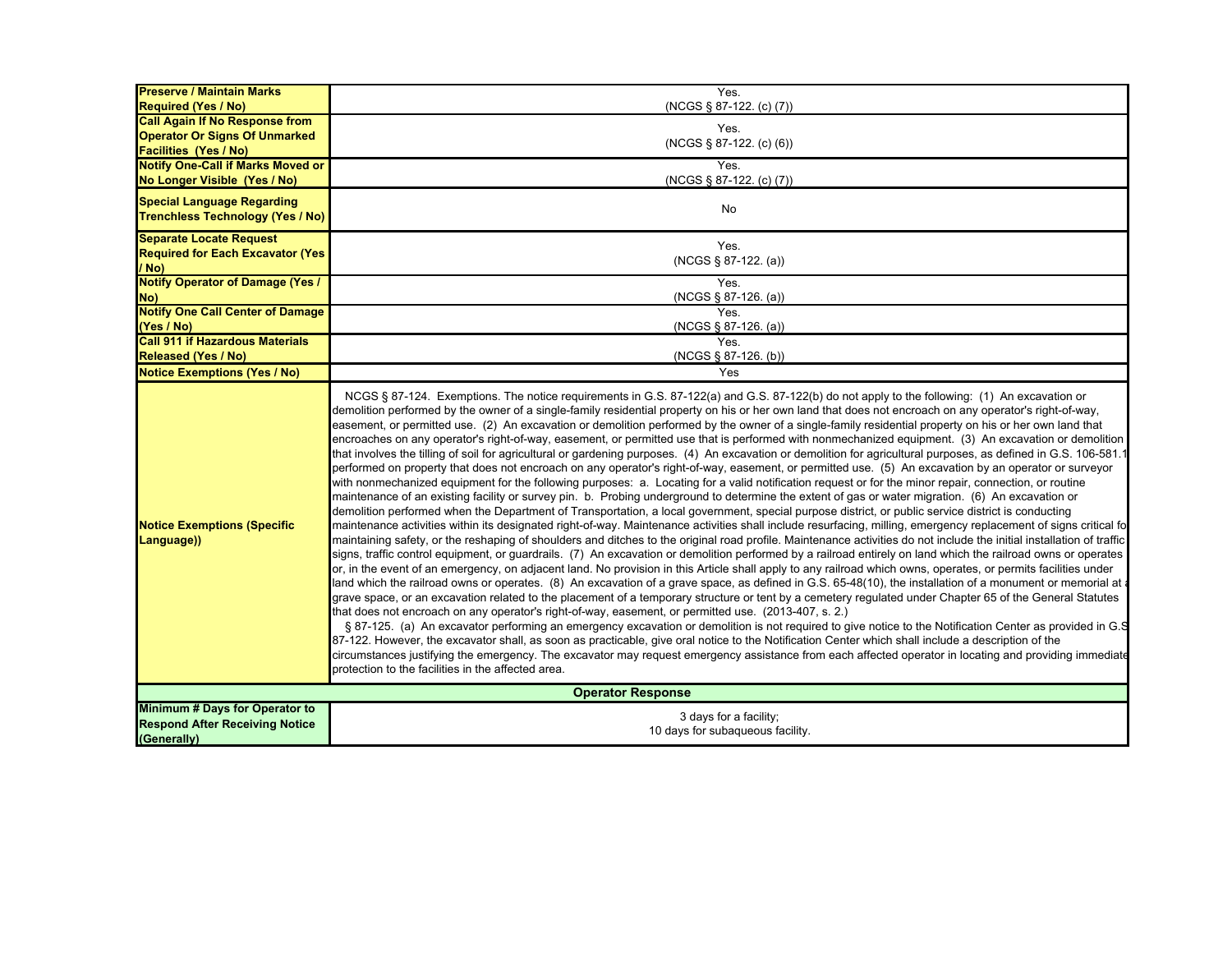| <b>Operator Requirements to</b><br><b>Respond to Locate Notification</b><br>(Specific Language)                          | NCGS § 87-121 (a) An operator shall provide to the excavator the following: (1) The horizontal location and description of all of the operator's facilities<br>in the area where the proposed excavation or demolition is to occur. The location shall be marked by stakes, soluble paint, flags, or any combination thereo<br>as appropriate, depending upon the conditions in the area of the proposed excavation or demolition. The operator shall, when marking as provided under<br>this subdivision, use the APWA Uniform Color Code. If the diameter or width of the facility is greater than four inches, the dimension of the facility shall be<br>indicated at least every 25 feet in the area of the proposed excavation or demolition. An operator who operates multiple facilities in the area of the proposed<br>excavation or demolition shall locate each facility. (2) Any other information that would assist the excavator in identifying and thereby avoiding damage to<br>the marked facilities. (b) Unless otherwise provided in a written agreement between the operator and the excavator, the operator shall provide to the<br>excavator the information required by subsection (a) of this section within the times provided below: (1) For a facility, within three full working days after the<br>day notice of the proposed excavation or demolition was provided to the Notification Center. (2) For a subaqueous facility, within 10 full working days after<br>the day notice of the proposed excavation or demolition was provided to the Notification Center. (3) If the operator declares an extraordinary circumstance<br>the times provided in this subsection shall not apply. (c) The operator shall provide a positive response to the Notification Center before the expiration of<br>the time provided in subsection (b) of this section. The response shall indicate whether and to what extent the operator is able to provide the information<br>required by subsection (a) of this section to respond to the notice from the excavator. (d) If the operator determines that provisions for marking subaqueou<br>facilities are required, the operator will provide a positive response to the Notification Center not more than three full working days after notice has been<br>provided by the excavator. (e) If extraordinary circumstances prevent the operator from marking the location of the facilities within the time specified in<br>subsection (b) of this section, the operator shall either notify the excavator directly or notify the excavator through the Notification Center. When providing<br>the notification under this subsection, the operator shall state the date and time when the location will be marked. |
|--------------------------------------------------------------------------------------------------------------------------|---------------------------------------------------------------------------------------------------------------------------------------------------------------------------------------------------------------------------------------------------------------------------------------------------------------------------------------------------------------------------------------------------------------------------------------------------------------------------------------------------------------------------------------------------------------------------------------------------------------------------------------------------------------------------------------------------------------------------------------------------------------------------------------------------------------------------------------------------------------------------------------------------------------------------------------------------------------------------------------------------------------------------------------------------------------------------------------------------------------------------------------------------------------------------------------------------------------------------------------------------------------------------------------------------------------------------------------------------------------------------------------------------------------------------------------------------------------------------------------------------------------------------------------------------------------------------------------------------------------------------------------------------------------------------------------------------------------------------------------------------------------------------------------------------------------------------------------------------------------------------------------------------------------------------------------------------------------------------------------------------------------------------------------------------------------------------------------------------------------------------------------------------------------------------------------------------------------------------------------------------------------------------------------------------------------------------------------------------------------------------------------------------------------------------------------------------------------------------------------------------------------------------------------------------------------------------------------------------------------------------------------------------------------------------------------------------------------------------------------------------------------------------------------|
| <b>Minimum Standards for Locator</b>                                                                                     | Yes.<br>(NCGS § 87-123)                                                                                                                                                                                                                                                                                                                                                                                                                                                                                                                                                                                                                                                                                                                                                                                                                                                                                                                                                                                                                                                                                                                                                                                                                                                                                                                                                                                                                                                                                                                                                                                                                                                                                                                                                                                                                                                                                                                                                                                                                                                                                                                                                                                                                                                                                                                                                                                                                                                                                                                                                                                                                                                                                                                                                               |
| <b>Qualifications (Yes / No)</b><br><b>Minimum Standards for Locator</b><br><b>Qualifications</b><br>(Specific Language) | NCGS § 87-123 (a) Every person who is an excavator, locator, or operator under this Article by virtue of engaging in these activities in the course of a<br>business or trade has a duty to provide education and training to employees and to document such education and training. The training shall include<br>sufficient information, guidance, and supervision such that employees can competently and safely operate the equipment used in the course of the business<br>or trade and complete assigned tasks in a competent and safe manner while minimizing the potential for damage. (b) When an excavator, locator, or<br>operator under this Article retains an independent contractor to perform activities regulated by this Article, the duty set forth in subsection (a) of this section<br>shall not apply to the excavator, locator, or operator. Independent contractors shall provide training to their employees in accordance with this section.  (d<br>Locators shall be properly trained. Locator training shall be documented. (2013-407, s. 2.)                                                                                                                                                                                                                                                                                                                                                                                                                                                                                                                                                                                                                                                                                                                                                                                                                                                                                                                                                                                                                                                                                                                                                                                                                                                                                                                                                                                                                                                                                                                                                                                                                                                                                                             |
| <b>Law Specifies Marking Standards</b><br><b>Other Than Color</b><br>(Yes / No)                                          | No                                                                                                                                                                                                                                                                                                                                                                                                                                                                                                                                                                                                                                                                                                                                                                                                                                                                                                                                                                                                                                                                                                                                                                                                                                                                                                                                                                                                                                                                                                                                                                                                                                                                                                                                                                                                                                                                                                                                                                                                                                                                                                                                                                                                                                                                                                                                                                                                                                                                                                                                                                                                                                                                                                                                                                                    |
| <b>Law Specifies Marking Standards</b><br><b>Other Than Color (Specific</b><br>Language)                                 | Not addressed.<br>(Reference NCGS § 87-121 (a))                                                                                                                                                                                                                                                                                                                                                                                                                                                                                                                                                                                                                                                                                                                                                                                                                                                                                                                                                                                                                                                                                                                                                                                                                                                                                                                                                                                                                                                                                                                                                                                                                                                                                                                                                                                                                                                                                                                                                                                                                                                                                                                                                                                                                                                                                                                                                                                                                                                                                                                                                                                                                                                                                                                                       |
| Law Includes Specific Language<br><b>For Operators To Locate Sewer</b><br>Laterals (Yes / No)                            | No                                                                                                                                                                                                                                                                                                                                                                                                                                                                                                                                                                                                                                                                                                                                                                                                                                                                                                                                                                                                                                                                                                                                                                                                                                                                                                                                                                                                                                                                                                                                                                                                                                                                                                                                                                                                                                                                                                                                                                                                                                                                                                                                                                                                                                                                                                                                                                                                                                                                                                                                                                                                                                                                                                                                                                                    |
| Law Includes Specific Language<br><b>For Operators To Locate</b><br><b>Abandoned Facilities (Yes / No)</b>               | No                                                                                                                                                                                                                                                                                                                                                                                                                                                                                                                                                                                                                                                                                                                                                                                                                                                                                                                                                                                                                                                                                                                                                                                                                                                                                                                                                                                                                                                                                                                                                                                                                                                                                                                                                                                                                                                                                                                                                                                                                                                                                                                                                                                                                                                                                                                                                                                                                                                                                                                                                                                                                                                                                                                                                                                    |
| <b>Operator Must Locate Abandoned</b><br><b>Facilities</b><br>(Specific Language)                                        | Not addressed                                                                                                                                                                                                                                                                                                                                                                                                                                                                                                                                                                                                                                                                                                                                                                                                                                                                                                                                                                                                                                                                                                                                                                                                                                                                                                                                                                                                                                                                                                                                                                                                                                                                                                                                                                                                                                                                                                                                                                                                                                                                                                                                                                                                                                                                                                                                                                                                                                                                                                                                                                                                                                                                                                                                                                         |
| <b>Positive Response Required -</b><br><b>Operator Contact Excavator</b><br>(Yes / No)                                   | No                                                                                                                                                                                                                                                                                                                                                                                                                                                                                                                                                                                                                                                                                                                                                                                                                                                                                                                                                                                                                                                                                                                                                                                                                                                                                                                                                                                                                                                                                                                                                                                                                                                                                                                                                                                                                                                                                                                                                                                                                                                                                                                                                                                                                                                                                                                                                                                                                                                                                                                                                                                                                                                                                                                                                                                    |
| <b>Positive Response Required -</b><br><b>Operator Contact Excavator</b><br>(Specific Language)                          | Not addressed.<br>(Reference NCGS § 87-121)                                                                                                                                                                                                                                                                                                                                                                                                                                                                                                                                                                                                                                                                                                                                                                                                                                                                                                                                                                                                                                                                                                                                                                                                                                                                                                                                                                                                                                                                                                                                                                                                                                                                                                                                                                                                                                                                                                                                                                                                                                                                                                                                                                                                                                                                                                                                                                                                                                                                                                                                                                                                                                                                                                                                           |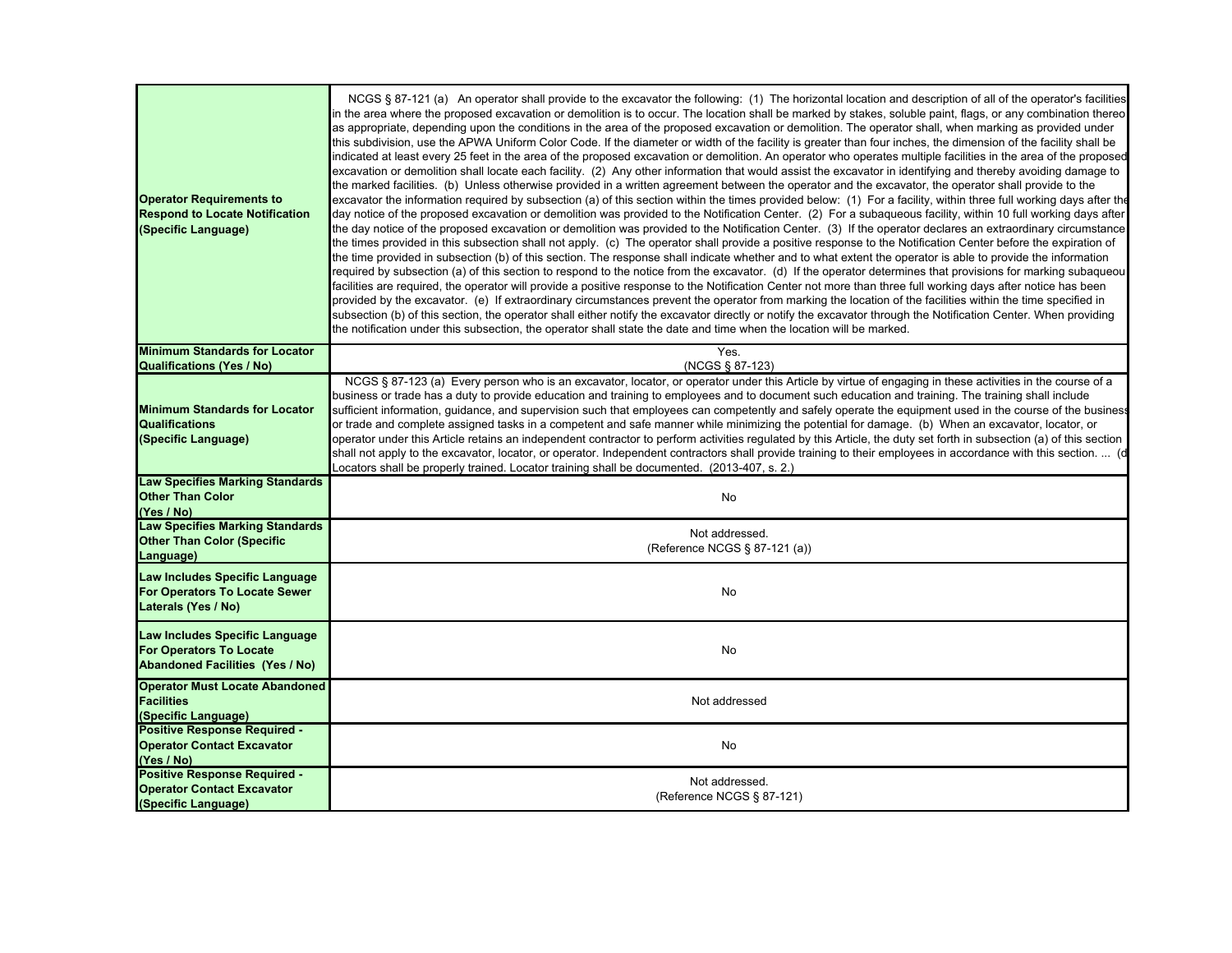| <b>Positive Response Required -</b><br><b>Operator Contact One Call Center</b><br>(Yes / No)                                               | NCGS § 87-121 (c) The operator shall provide a positive response to the Notification Center before the expiration of the time provided in subsection (b) o<br>this section. The response shall indicate whether and to what extent the operator is able to provide the information required by subsection (a) of this section<br>to respond to the notice from the excavator. (d) If the operator determines that provisions for marking subaqueous facilities are required, the operator will<br>provide a positive response to the Notification Center not more than three full working days after notice has been provided by the excavator. (e) If<br>extraordinary circumstances prevent the operator from marking the location of the facilities within the time specified in subsection (b) of this section, the<br>operator shall either notify the excavator directly or notify the excavator through the Notification Center. When providing the notification under this<br>subsection, the operator shall state the date and time when the location will be marked. |
|--------------------------------------------------------------------------------------------------------------------------------------------|--------------------------------------------------------------------------------------------------------------------------------------------------------------------------------------------------------------------------------------------------------------------------------------------------------------------------------------------------------------------------------------------------------------------------------------------------------------------------------------------------------------------------------------------------------------------------------------------------------------------------------------------------------------------------------------------------------------------------------------------------------------------------------------------------------------------------------------------------------------------------------------------------------------------------------------------------------------------------------------------------------------------------------------------------------------------------------|
| <b>Positive Response Required -</b>                                                                                                        | Yes.                                                                                                                                                                                                                                                                                                                                                                                                                                                                                                                                                                                                                                                                                                                                                                                                                                                                                                                                                                                                                                                                           |
| <b>Operator Contact One Call Center</b><br>(Specific Language)                                                                             | (NCGS § 87-117 (20) and § 87-120 (c) (6))                                                                                                                                                                                                                                                                                                                                                                                                                                                                                                                                                                                                                                                                                                                                                                                                                                                                                                                                                                                                                                      |
| <b>Positive Response - One-Call</b>                                                                                                        |                                                                                                                                                                                                                                                                                                                                                                                                                                                                                                                                                                                                                                                                                                                                                                                                                                                                                                                                                                                                                                                                                |
| <b>Automated (Yes / No)</b>                                                                                                                | No                                                                                                                                                                                                                                                                                                                                                                                                                                                                                                                                                                                                                                                                                                                                                                                                                                                                                                                                                                                                                                                                             |
| <b>Operator Must Provide One-Call</b>                                                                                                      |                                                                                                                                                                                                                                                                                                                                                                                                                                                                                                                                                                                                                                                                                                                                                                                                                                                                                                                                                                                                                                                                                |
| <b>Center with Information On</b><br><b>Locations of Buried Facilities (Yes)</b>                                                           | No                                                                                                                                                                                                                                                                                                                                                                                                                                                                                                                                                                                                                                                                                                                                                                                                                                                                                                                                                                                                                                                                             |
| / No)                                                                                                                                      |                                                                                                                                                                                                                                                                                                                                                                                                                                                                                                                                                                                                                                                                                                                                                                                                                                                                                                                                                                                                                                                                                |
| <b>Operator Must Provide One-Call</b><br><b>Center with Information On</b><br><b>Locations of Buried Facilities</b><br>(Specific Language) | Not addressed.<br>(However, requirement is implied; see NCGS § 87-120 (a))                                                                                                                                                                                                                                                                                                                                                                                                                                                                                                                                                                                                                                                                                                                                                                                                                                                                                                                                                                                                     |
| <b>Operator Must Update Information</b><br><b>On Locations of Buried Facilities</b><br>(Yes / No)                                          | No                                                                                                                                                                                                                                                                                                                                                                                                                                                                                                                                                                                                                                                                                                                                                                                                                                                                                                                                                                                                                                                                             |
| <b>Operator Must Update Information</b><br>On Locations of Buried Facilities<br>(Specific Language)                                        | Not addressed.<br>(However, requirement is implied; see NCGS § 87-120 (a))                                                                                                                                                                                                                                                                                                                                                                                                                                                                                                                                                                                                                                                                                                                                                                                                                                                                                                                                                                                                     |
| <b>New Facilities Must Be Locatable</b><br><b>Electronically</b><br>(Yes / No)                                                             | Yes.<br>(NCGS § 87-121 (g))                                                                                                                                                                                                                                                                                                                                                                                                                                                                                                                                                                                                                                                                                                                                                                                                                                                                                                                                                                                                                                                    |
| <b>New Facilities Must Be Locatable</b><br><b>Electronically (Specific Language)</b>                                                       | NCGS § 87-121 (g) All facilities installed by or on behalf of operators on or after the date this Article becomes effective shall be electronically locatable<br>using a locating method that is generally accepted by operators in the particular industry or trade in which the operator is engaged.                                                                                                                                                                                                                                                                                                                                                                                                                                                                                                                                                                                                                                                                                                                                                                         |
| Design Request (Yes / No)                                                                                                                  | Yes.<br>(NCGS § 87-127)                                                                                                                                                                                                                                                                                                                                                                                                                                                                                                                                                                                                                                                                                                                                                                                                                                                                                                                                                                                                                                                        |
|                                                                                                                                            | <b>One Call, Enforcement, and Reporting</b>                                                                                                                                                                                                                                                                                                                                                                                                                                                                                                                                                                                                                                                                                                                                                                                                                                                                                                                                                                                                                                    |
| <b>Mandatory One Call Membership</b><br>(Yes / No)                                                                                         | Yes.<br>(NCGS § 87-120 (a) and (b))                                                                                                                                                                                                                                                                                                                                                                                                                                                                                                                                                                                                                                                                                                                                                                                                                                                                                                                                                                                                                                            |
| <b>One Call Membership Exemptions</b><br>(Yes / No)                                                                                        | No                                                                                                                                                                                                                                                                                                                                                                                                                                                                                                                                                                                                                                                                                                                                                                                                                                                                                                                                                                                                                                                                             |
| <b>One Call Membership Exemptions</b><br>(Specific Language)                                                                               | Not addressed.<br>(Reference NCGS § 87-117 (18) and § 87-120 (a) and (b))                                                                                                                                                                                                                                                                                                                                                                                                                                                                                                                                                                                                                                                                                                                                                                                                                                                                                                                                                                                                      |
| <b>One-Call Law Addresses Board</b><br>Make-Up (Yes / No)                                                                                  | No                                                                                                                                                                                                                                                                                                                                                                                                                                                                                                                                                                                                                                                                                                                                                                                                                                                                                                                                                                                                                                                                             |
| <b>One-Call Law Addresses Board</b><br><b>Make-Up (Specific Language)</b>                                                                  | Not addressed                                                                                                                                                                                                                                                                                                                                                                                                                                                                                                                                                                                                                                                                                                                                                                                                                                                                                                                                                                                                                                                                  |
| <b>Separate Body Designated to</b><br><b>Advise Enforcement Authority</b><br>(Yes / No)                                                    | Yes                                                                                                                                                                                                                                                                                                                                                                                                                                                                                                                                                                                                                                                                                                                                                                                                                                                                                                                                                                                                                                                                            |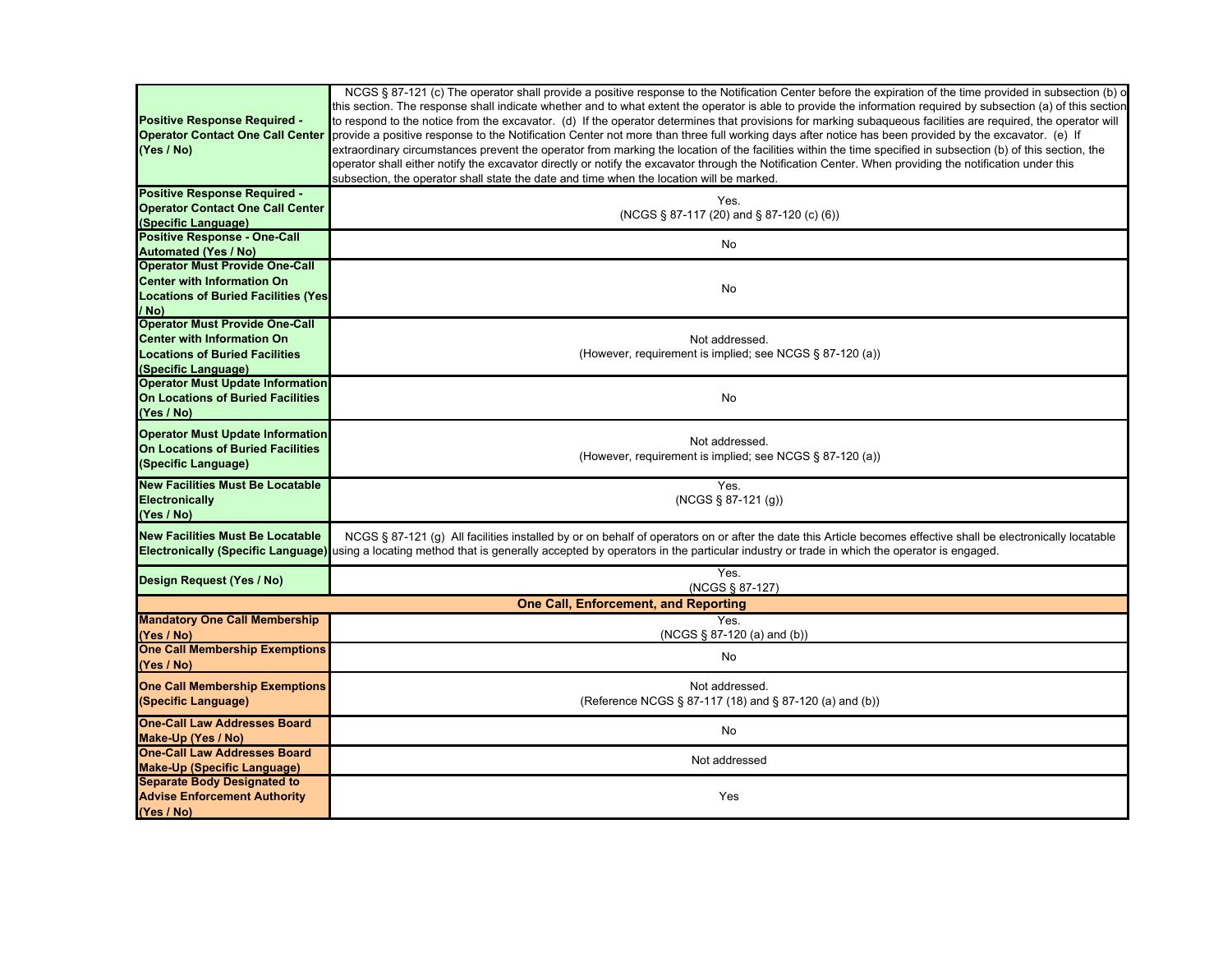| <b>Separate Body Designated to</b><br><b>Advise Enforcement Authority</b><br>(Specific Language) | NCGS § 87-129 There is hereby established the Underground Damage Prevention Review Board to review reports of alleged violations of this Article.<br>The members of the Board shall be appointed by the Governor. The Board shall consist of 15 members as follows: (1) A representative from the North<br>Carolina Department of Transportation; (2) A representative from a facility contract locator; (3) A representative from the Notification Center; (4) A<br>representative from an electric public utility; (5) A representative from the telecommunications industry; (6) A representative from a natural gas utility; (7)<br>A representative from a hazardous liquid transmission pipeline company; (8) A representative recommended by the League of Municipalities; (9) A<br>highway contractor licensed under G.S. 87-10(b)(2) who does not own or operate facilities;  (10)  A public utilities contractor licensed under G.S. 87-10(b)(3)<br>who does not own or operate facilities; (11) A surveyor licensed under Chapter 89C of the General Statutes; (12) A representative from a rural water<br>system; (13) A representative from an investor-owned water system; (14) A representative from an electric membership corporation; and (15) A<br>representative from a cable company. … (a4) Eight members of the Board shall constitute a quorum. (a5) The Governor shall designate one member of<br>the Board as chair. (a6) The Board may adopt rules to implement this Article. (b) The Notification Center shall transmit all reports of alleged violations of<br>this Article to the Board, including any information received by the Notification Center regarding the report. (b1) The Board shall review all reports of<br>alleged violations of this Article and accompanying information. If the Board determines that a person has violated any provision of this Article, the Board<br>shall determine the appropriate action or penalty to impose for each such violation. Actions and penalties may include training, education, and a civil penalty<br>not to exceed two thousand five hundred dollars (\$2,500). The Board shall notify each person who is determined to have violated this Article in writing of the<br>Board's determination and the Board's recommended action or penalty. A person determined to be in violation of this Article may request a hearing before<br>the Board, after which the Board may reverse or uphold its original finding. If the Board recommends a penalty, the Board shall notify the Utilities<br>Commission of the recommended penalty, and the Utilities Commission shall issue an order imposing the penalty. |
|--------------------------------------------------------------------------------------------------|---------------------------------------------------------------------------------------------------------------------------------------------------------------------------------------------------------------------------------------------------------------------------------------------------------------------------------------------------------------------------------------------------------------------------------------------------------------------------------------------------------------------------------------------------------------------------------------------------------------------------------------------------------------------------------------------------------------------------------------------------------------------------------------------------------------------------------------------------------------------------------------------------------------------------------------------------------------------------------------------------------------------------------------------------------------------------------------------------------------------------------------------------------------------------------------------------------------------------------------------------------------------------------------------------------------------------------------------------------------------------------------------------------------------------------------------------------------------------------------------------------------------------------------------------------------------------------------------------------------------------------------------------------------------------------------------------------------------------------------------------------------------------------------------------------------------------------------------------------------------------------------------------------------------------------------------------------------------------------------------------------------------------------------------------------------------------------------------------------------------------------------------------------------------------------------------------------------------------------------------------------------------------------------------------------------------------------------------------------------------------------------------------------------------------------------------------------------------------------------------------------------------------------------------------------------------------------------------------------------------------------------------------------------------------------------------------|
| <b>Penalties / Fines Excavators</b><br>(Yes / No)                                                | Yes                                                                                                                                                                                                                                                                                                                                                                                                                                                                                                                                                                                                                                                                                                                                                                                                                                                                                                                                                                                                                                                                                                                                                                                                                                                                                                                                                                                                                                                                                                                                                                                                                                                                                                                                                                                                                                                                                                                                                                                                                                                                                                                                                                                                                                                                                                                                                                                                                                                                                                                                                                                                                                                                                               |
| <b>Penalties / Fines Excavators</b><br>(Specific Language)                                       | NCGS § 87-129 (b1) The Board shall review all reports of alleged violations of this Article and accompanying information. If the Board determines that a<br>person has violated any provision of this Article, the Board shall determine the appropriate action or penalty to impose for each such violation. Actions and<br>penalties may include training, education, and a civil penalty not to exceed two thousand five hundred dollars (\$2,500). The Board shall notify each person<br>who is determined to have violated this Article in writing of the Board's determination and the Board's recommended action or penalty. A person determined<br>to be in violation of this Article may request a hearing before the Board, after which the Board may reverse or uphold its original finding. If the Board<br>recommends a penalty, the Board shall notify the Utilities Commission of the recommended penalty, and the Utilities Commission shall issue an order<br>imposing the penalty.                                                                                                                                                                                                                                                                                                                                                                                                                                                                                                                                                                                                                                                                                                                                                                                                                                                                                                                                                                                                                                                                                                                                                                                                                                                                                                                                                                                                                                                                                                                                                                                                                                                                                              |
| <b>Penalties / Fines Operators</b><br>(Yes / No)                                                 | Yes                                                                                                                                                                                                                                                                                                                                                                                                                                                                                                                                                                                                                                                                                                                                                                                                                                                                                                                                                                                                                                                                                                                                                                                                                                                                                                                                                                                                                                                                                                                                                                                                                                                                                                                                                                                                                                                                                                                                                                                                                                                                                                                                                                                                                                                                                                                                                                                                                                                                                                                                                                                                                                                                                               |
| <b>Penalties / Fines Operators</b><br>(Specific Language)                                        | NCGS § 87-129 (b1) The Board shall review all reports of alleged violations of this Article and accompanying information. If the Board determines that a<br>person has violated any provision of this Article, the Board shall determine the appropriate action or penalty to impose for each such violation. Actions and<br>penalties may include training, education, and a civil penalty not to exceed two thousand five hundred dollars (\$2,500). The Board shall notify each person<br>who is determined to have violated this Article in writing of the Board's determination and the Board's recommended action or penalty. A person determined<br>to be in violation of this Article may request a hearing before the Board, after which the Board may reverse or uphold its original finding. If the Board<br>recommends a penalty, the Board shall notify the Utilities Commission of the recommended penalty, and the Utilities Commission shall issue an order<br>imposing the penalty.                                                                                                                                                                                                                                                                                                                                                                                                                                                                                                                                                                                                                                                                                                                                                                                                                                                                                                                                                                                                                                                                                                                                                                                                                                                                                                                                                                                                                                                                                                                                                                                                                                                                                              |
| Penalties / Fines Other (Yes / No)                                                               | Yes                                                                                                                                                                                                                                                                                                                                                                                                                                                                                                                                                                                                                                                                                                                                                                                                                                                                                                                                                                                                                                                                                                                                                                                                                                                                                                                                                                                                                                                                                                                                                                                                                                                                                                                                                                                                                                                                                                                                                                                                                                                                                                                                                                                                                                                                                                                                                                                                                                                                                                                                                                                                                                                                                               |
| <b>Penalties / Fines Other</b><br>(Specific Language)                                            | NCGS § 87-129 (b1) The Board shall review all reports of alleged violations of this Article and accompanying information. If the Board determines that a<br>person has violated any provision of this Article, the Board shall determine the appropriate action or penalty to impose for each such violation. Actions and<br>penalties may include training, education, and a civil penalty not to exceed two thousand five hundred dollars (\$2,500). The Board shall notify each person<br>who is determined to have violated this Article in writing of the Board's determination and the Board's recommended action or penalty. A person determined<br>to be in violation of this Article may request a hearing before the Board, after which the Board may reverse or uphold its original finding. If the Board<br>recommends a penalty, the Board shall notify the Utilities Commission of the recommended penalty, and the Utilities Commission shall issue an order<br>imposing the penalty.                                                                                                                                                                                                                                                                                                                                                                                                                                                                                                                                                                                                                                                                                                                                                                                                                                                                                                                                                                                                                                                                                                                                                                                                                                                                                                                                                                                                                                                                                                                                                                                                                                                                                              |
| <b>Enforcement Authority Identified</b>                                                          | North Carolina Utilities Commission<br>(NCGS § 87-129 (b1))                                                                                                                                                                                                                                                                                                                                                                                                                                                                                                                                                                                                                                                                                                                                                                                                                                                                                                                                                                                                                                                                                                                                                                                                                                                                                                                                                                                                                                                                                                                                                                                                                                                                                                                                                                                                                                                                                                                                                                                                                                                                                                                                                                                                                                                                                                                                                                                                                                                                                                                                                                                                                                       |
| <b>Damage Investigation Required by</b><br><b>Enforcement Authority</b><br>(Yes / No)            | Yes.<br>(NCGS § 87-129 (b1))                                                                                                                                                                                                                                                                                                                                                                                                                                                                                                                                                                                                                                                                                                                                                                                                                                                                                                                                                                                                                                                                                                                                                                                                                                                                                                                                                                                                                                                                                                                                                                                                                                                                                                                                                                                                                                                                                                                                                                                                                                                                                                                                                                                                                                                                                                                                                                                                                                                                                                                                                                                                                                                                      |